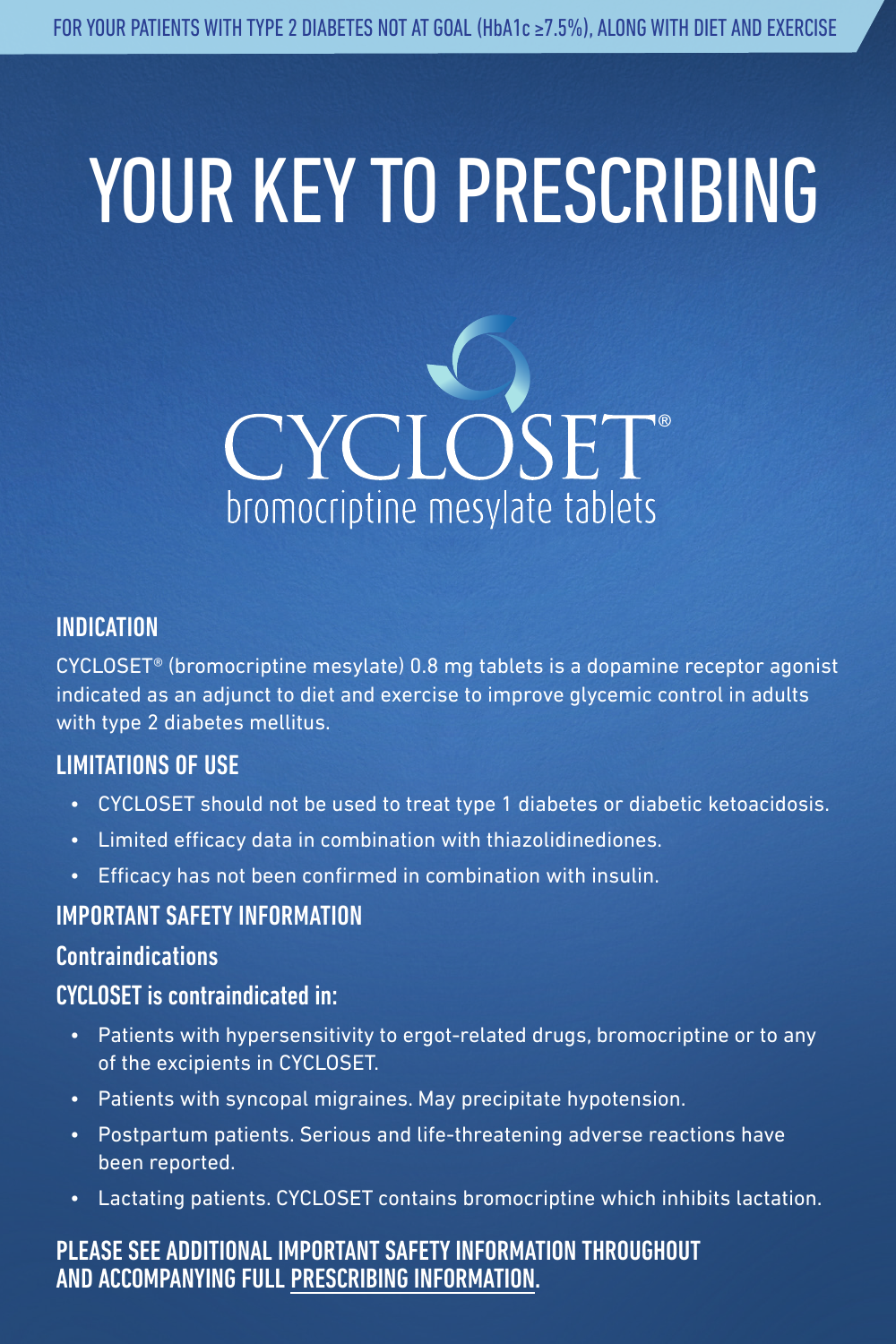## HOW TO TITRATE CYCLOSET IN PATIENTS WITH ADEQUATE INSULIN PRESCRIBING CYCLOSET

Start patients at 1 tablet (0.8 mg) once daily within 2 hours of waking, with food. Increase weekly to a dose between 1.6 mg and 4.8 mg or as appropriate.<sup>1</sup>

| <b>WEEK</b>   | # OF TABLETS |
|---------------|--------------|
| <b>WEEK1</b>  |              |
| <b>WEEK 2</b> | 2            |
| <b>WEEK3</b>  | 3            |
| <b>WEEK 4</b> | Ь            |

### PATIENTS SAW RESULTS WITH BETWEEN 2 AND 6 TABLETS PER DAY WITH A MEAN OF APPROXIMATELY 4 TABLETS<sup>1,2</sup>

| WEEK 5 | 5 (as needed) |
|--------|---------------|
| WEEK 6 | 6 (as needed) |

#### IMPORTANT SAFETY INFORMATION (cont'd)

#### Orthostatic Hypotension/Syncope

- CYCLOSET can cause orthostatic hypotension and syncope, particularly upon initiation or dose escalation. Use caution in patients taking antihypertensive medications. Orthostatic vital signs should be assessed prior to initiation of CYCLOSET and periodically thereafter.
- Advise patients during early treatment to avoid situations that could lead to injury if syncope were to occur, and to make slow postural changes.

#### PLEASE SEE ADDITIONAL IMPORTANT SAFETY INFORMATION THROUGHOUT AND ACCOMPANYING FULL PRESCRIBING INFORMATION.



#### IMPORTANT SAFETY INFORMATION (cont'd)

#### Psychotic Disorders

• The use of CYCLOSET in patients with severe psychotic disorders is not recommended.

#### Impulse Control/Compulsive Behaviors

• Consider dose reduction or discontinuation of CYCLOSET if a patient develops intense urges to gamble, increased sexual urges, intense urges to spend money uncontrollably and/or other intense urges.

#### Somnolence

• CYCLOSET may cause somnolence, particularly when initiating therapy. Advise patients not to drive or operate heavy machinery if symptoms of somnolence occur.